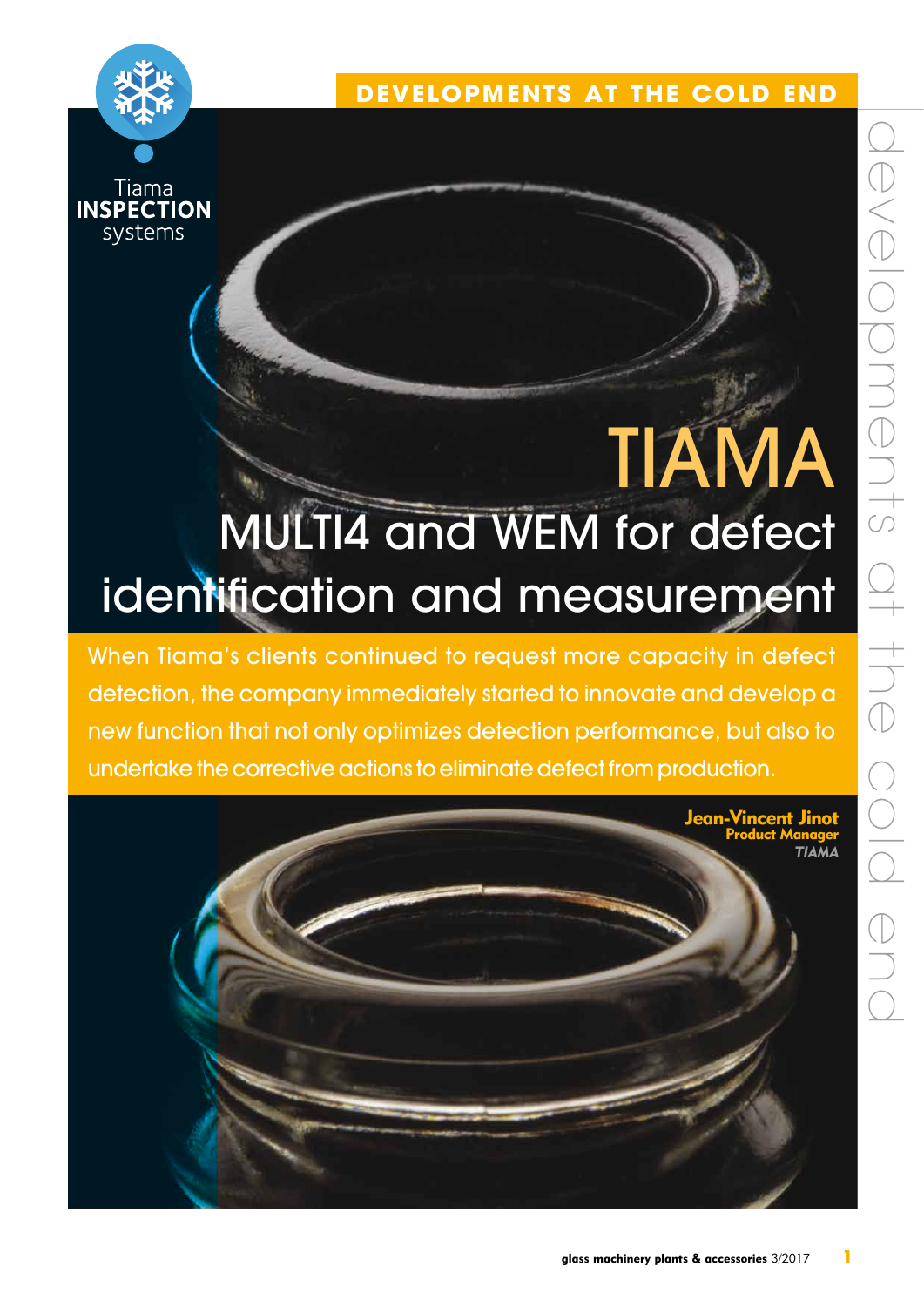# **Developments at the cold end**

### **REVOLUTION<br>
REVOLUTION<br>
REASIDEMENT towards wire-edge identification and measurement**

A few months ago, Tiama was asked by a number of customers to strengthen its capacity in the detection of wire-edge and overpress defects. The challenge proposed was to secure the detection and the characterization of this kind of defects. The need was not only to detect a defect but also to measure this defect and propose action towards it.

Knowing that wire-edge and overpress defects are often critical for the glass plant process, Tiama has innovated to respond to this demand with a new patented function called WEM, standing for "Wire-Edge Measurement", to be installed on a MULTI4. This new feature enables to optimize detection performance while keeping the highest possible productivity levels. It offers defect identification based on height measurement. No compromise: glassmakers can precisely qualify what the acceptable limit is for the defect height and

developments at the cold end

developments at the cold enc

therefore refine pack-to-melt ratio while keeping the highest level of quality. The WEM principle enables to obtain the evaluation and anticipation of production drifts, giving the opportunity to identify the presence of an acceptablesize artifact and, if need be, to undertake the corrective actions to eradicate it completely from the production process.

### **Operating principle**

The aim of this new system is to measure the height of any continuous protrusion at the inner part of the finish. Combining several views of the finish through a patented mirror adjustment, the WEM gives the exact value of the defect height for each container displaying a defect. The innovation lies into the ability to measure in  $\mu$ m the height of the protrusion and give for the wireedge and for the overpress – two different types of protrusion in the neighborhood of the sealing surface – a value to compare to the acceptable threshold.

When developing WEM, glass

colour criterion had also to be taken into account. Indeed, several parameters generally affect the standard detection of the wireedge. The worst combination is flint glass, narrow neck bottles with a threaded finish, where so many reflections and light paths are present that they affect the ability to correctly read the wireedge defect presence. This is why WEM was designed to be adapted to any colour of glass ware.

Associated with a mould number reader, the Tiama MULTI4 with the WEM inspection can then immediately communicate the presence of such a defect in a given cavity or even inform of a tendency of good ware (commer-

The previous visualization of defects provided access to defect presence only. With sidewise visualization of defects, the inspection also enables to have defect height measurement. Threshold is set in order to reject any inner protrusion above limit. False rejection rate is kept very low thanks to the accurate height measurement. Global performance and productivity is improved.

### **Defect Presence** YES / NO



**OVERPRESS WIRE-EDGE Defect Height** um Value











Inspection





Monitoring

Traceability

Support

Real-time Process & Quality Controls